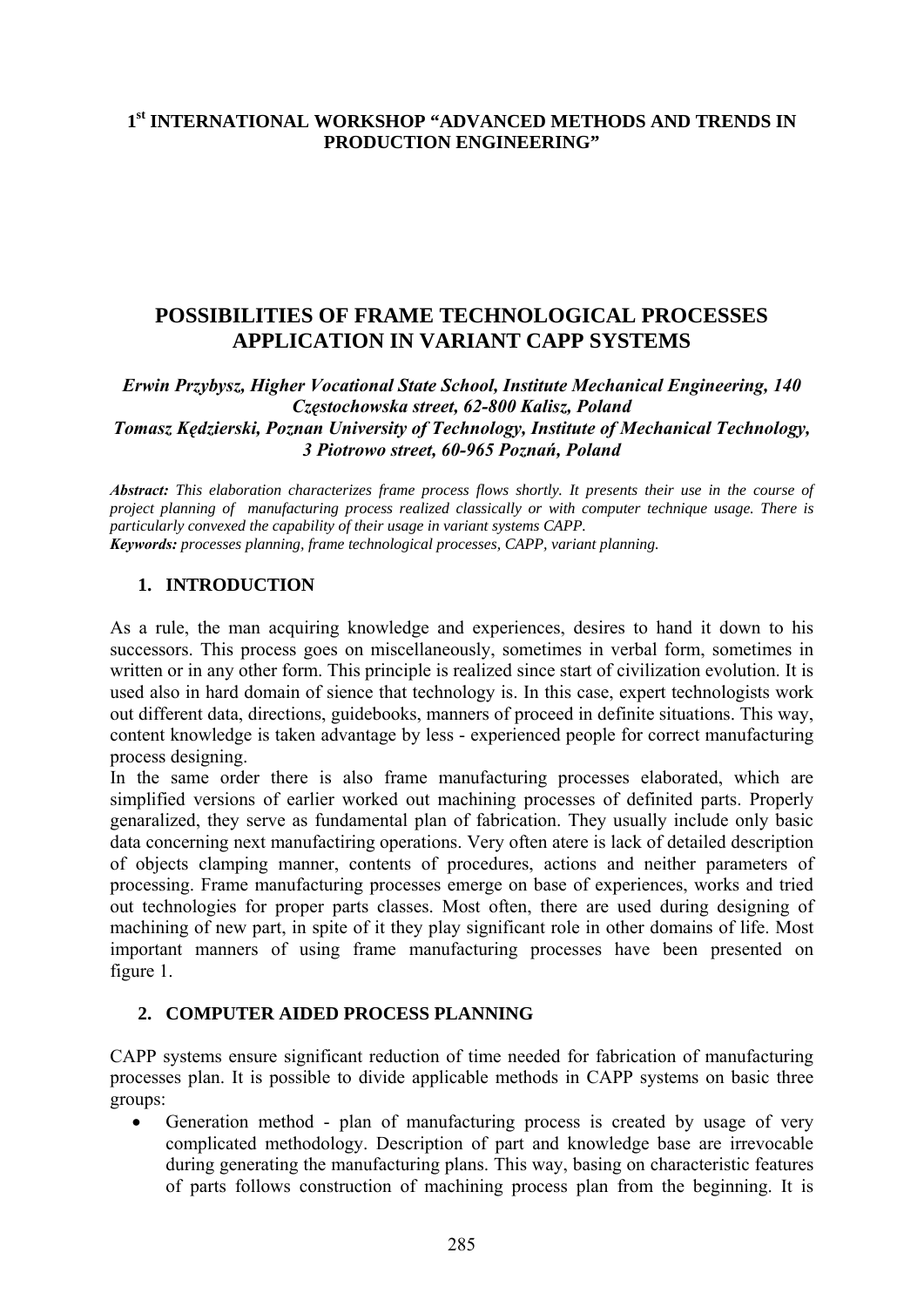generated for each new product - it generates automatically the process from start point. Deaription of part (CAD), databases of producers, logical taking a decision and algorithms are the main components of generating CAPP systems.

- Variant method uses encoding and classification, according to which, there is already elaborated manufacturing process searched out. This process can be a base for elaboration of new technological documentation. Manufacturing process is manually modified properly to shape and dimension of part. This manner uses high probability, that the parts close to themselves by definied characteristic features, will have very similar machining plans;
- Hybrid method (variant generating) methods of fabrication the manufacturing processes, that use elements of variant and generating methods.

Figure 2 presents segmentation of methods of manufacturing processes planning.



Fig. 1. Most important manners of using frame manufacturing processes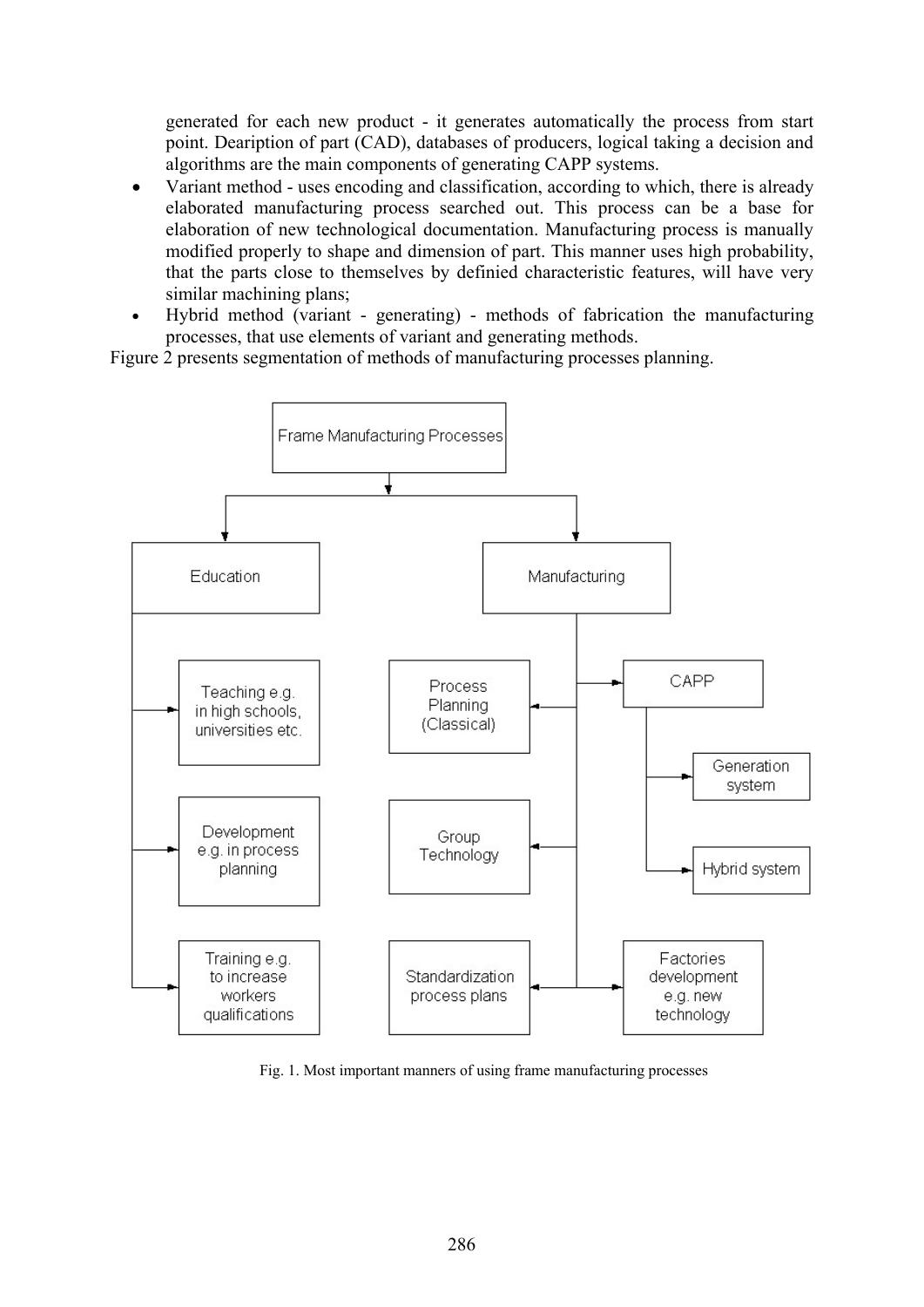

Fig. 2. Segmentation of methods of manufacturing processes planning. [4]

### **3. POSSIBILITIES OF USAGE OF THE FRAME TECHNOLOGICAL PROCESSES IN VARIANT CAPP SYSTEMS**

Frame manufacturing processes are often used in hybrid and generation methods. Also in variant CAPP systems there exists possibility of usage of manufacturing processes diagrams, especially in case of modification or fabricating process design from the start point.

As it was already mentioned, variant CAPP systems use constructional and technological similarity for recovery of parts with similar production course. It bases on already elaborated manufacturing processes. In these systems, classification proceeds in view of constructional and technological similarity. In case of similar process recovery the technologist imports the process, and there, if it needed, he makes the modification. In this case, the frame manufacturing processes can be usefull in improvement or readjust of existing processes to conditions or characteristic features of new part.

They can improve technologists work through included in them information, e.g. information about machining process, heat treatment, sequences of operations, etc. In second case, when technologist cannot find any part with constructional and technological similarity, he has to generate new manufacturing process. Problem emerges in this place, because usually the variant systems do not offer any kind of help and the technologist is obliged to elaborate new project by traditional procedure. It relies on it, that after getting of drawing in the form of sheet of paper, it is necessary on its base, following on own intuition, experience and literature, to create the content and sequence of operations.

Besides, technologist defines manners of processing, clamping, he decides about selection of machines, tools, he calculates time standards, writes programs for NC-machines, etc. It is necessary to note, that such manner of elaborating of technological documentation is very time-consuming, that effects very disadvantageous on firm image (unpunctuality, costs, etc.). The introduced procedure is possible to facilitate, promote and objectify by assistance of properly prepared databases, patterns and usage of frame manufacturing processes.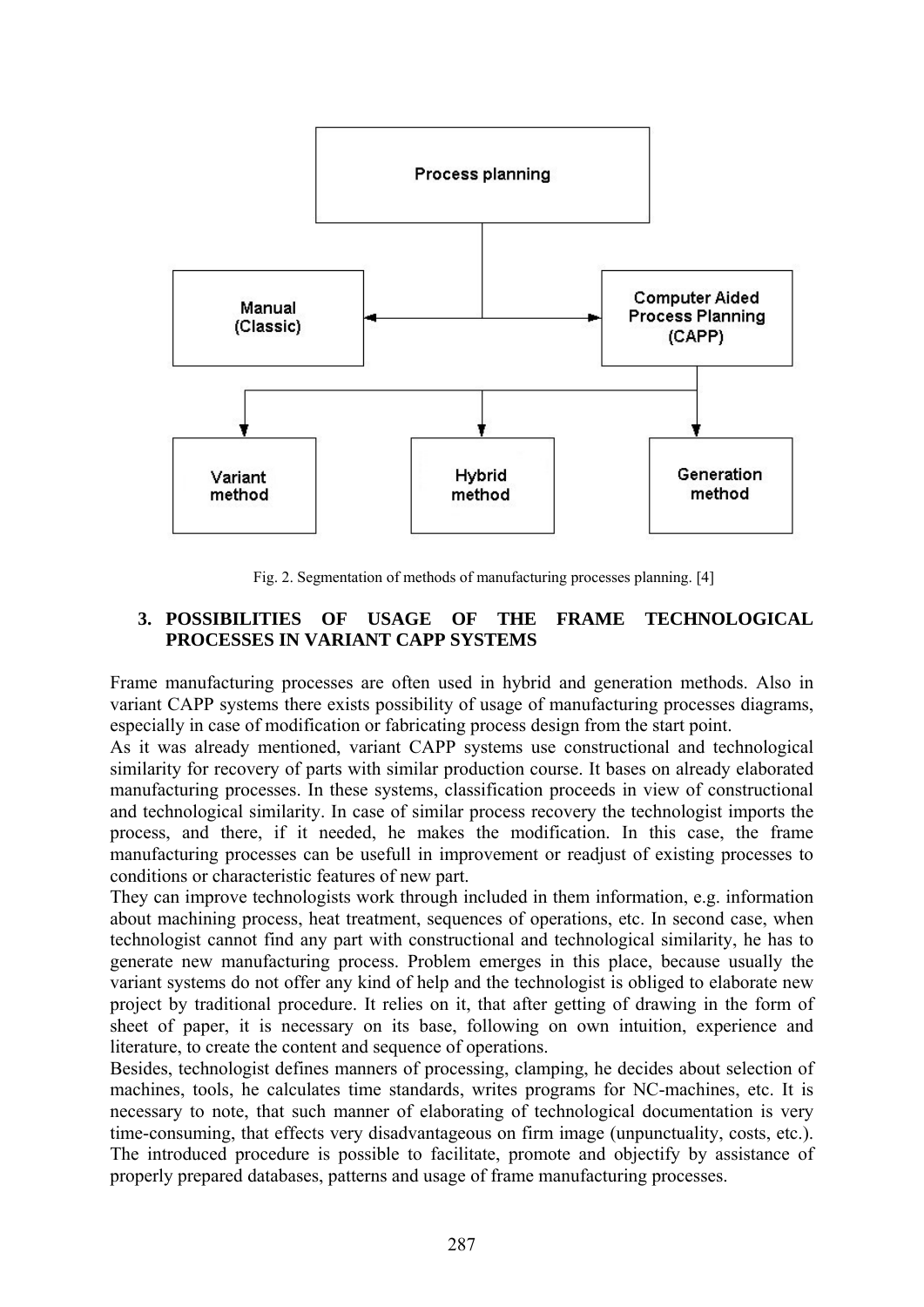

Fig. 3. Algorithm of planning realization by variant method application in CAPP systems [3]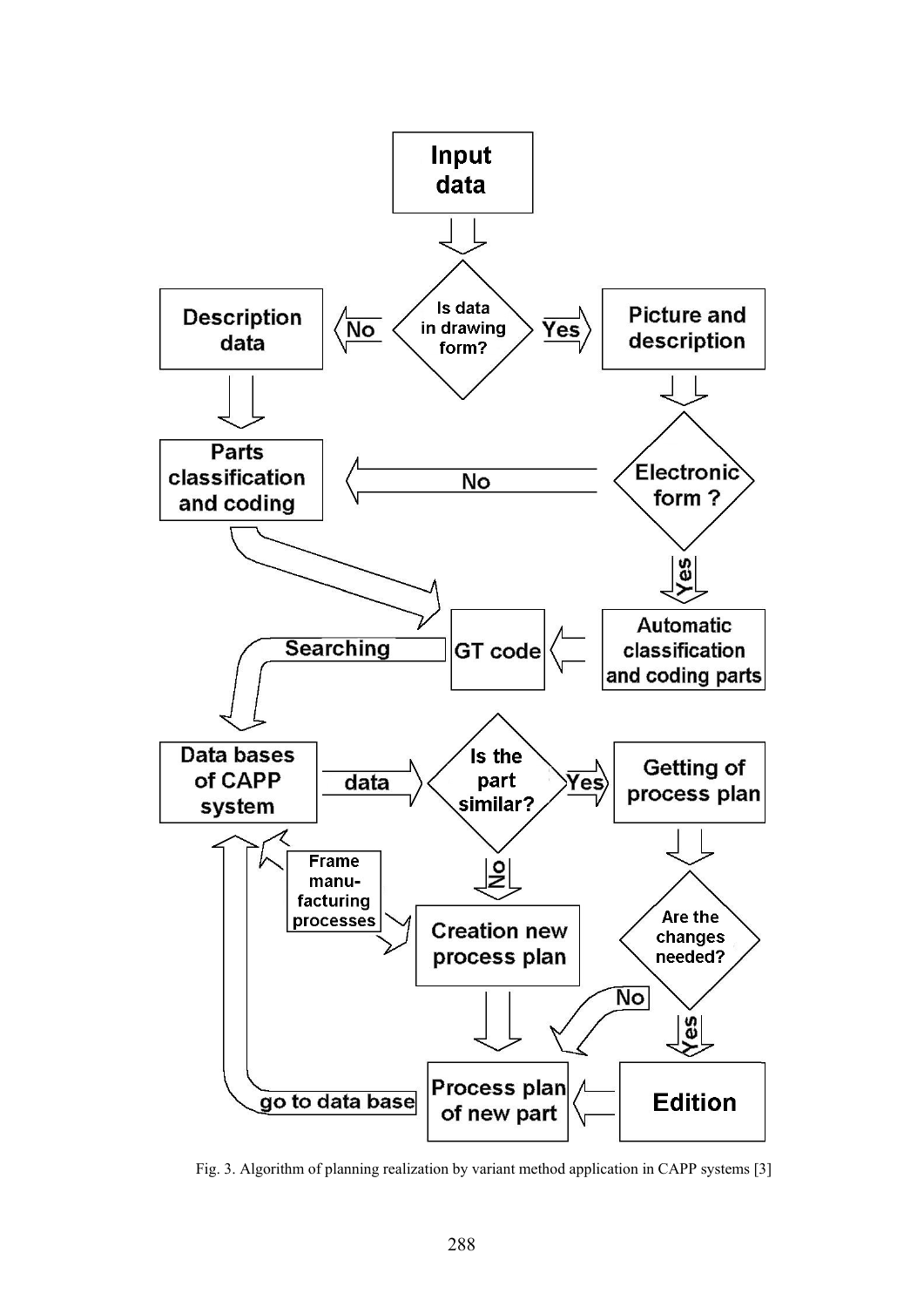Algorithm of realization of designing by variant method with taking into consideration frame manufacturing processes has been presented on figure 3. During searching database for recovery of part with constructional and technological similarity, it is possible to assign them proper frame manufacturing processes. As it has been already mentioned, in case of finding the similar part it would be usefull as assistance in editing and fitting of already existing machining process. Otherwise, it could prominently accelerate work of technologists, first of all, through giving ready solutions. It would be predifined by amount of details in elaborated frame processes, that exist in worked out database. Depending on it, it is possible to say about general outline of machining, selection of machines, manners of clamping, technological instrumentation, tools, etc. Using this manner is conditioned by earlier works over fitting of general production principles, frame manufacturing processes published in literature (e.g. [1]), modern applicated technology by given production potential. Besides, in frame process, used in such systems as CAPP, there should be taken into consideration informations concerning kind of available machines and instruments, their technical condition and eventually degree of staff professional qualifications. It requires considerable amount of work over creation of proper database, which shall be updated in real time.

# **4. RETURN ADDRESS**

PhD MSc Eng. Erwin Przybysz Higher Vocational State School in Kalisz Institute Mechanical Engineering 140 Częstochowska street 62-800 Kalisz Poland e-mail: [e.przybysz@pwsz.kalisz.pl](mailto:e.przybysz@pwsz.kalisz.pl)

MSc Eng. Tomasz Kędzierski Poznan University of Technology Institute of Mechanical Technology 3 Piotrowo street 60-965 Poznań Poland e-mail: [tomasz.kedzierski@doctorate.put.poznan.pl](mailto:tomasz.kedzierski@doctorate.put.poznan.pl)

# **5. CONCLUSIONS**

Summing up, it is possible to come to conclusion, that usage of frame manufacturing processes in variant CAPP systems is not only possible, but it becomes even requirement of moment. Especially in case of competition of national industry with other producers from european countries. It belongs to enterprise polish industrial equal in technical considerations, as well as in range of taking possession of newest technology, and also equip them in proper instruments to cope with their competition.

Certainly, the author realizes, that in case of using frame manufacturing processes in variant CAPP systems, it is possible to begin long lasting discussion over correct name of such system. Taking into consideration existing division of methods of manufacturing processes planning (figure 2), such system could not be included stricte to variant systems, but rather hybrid.